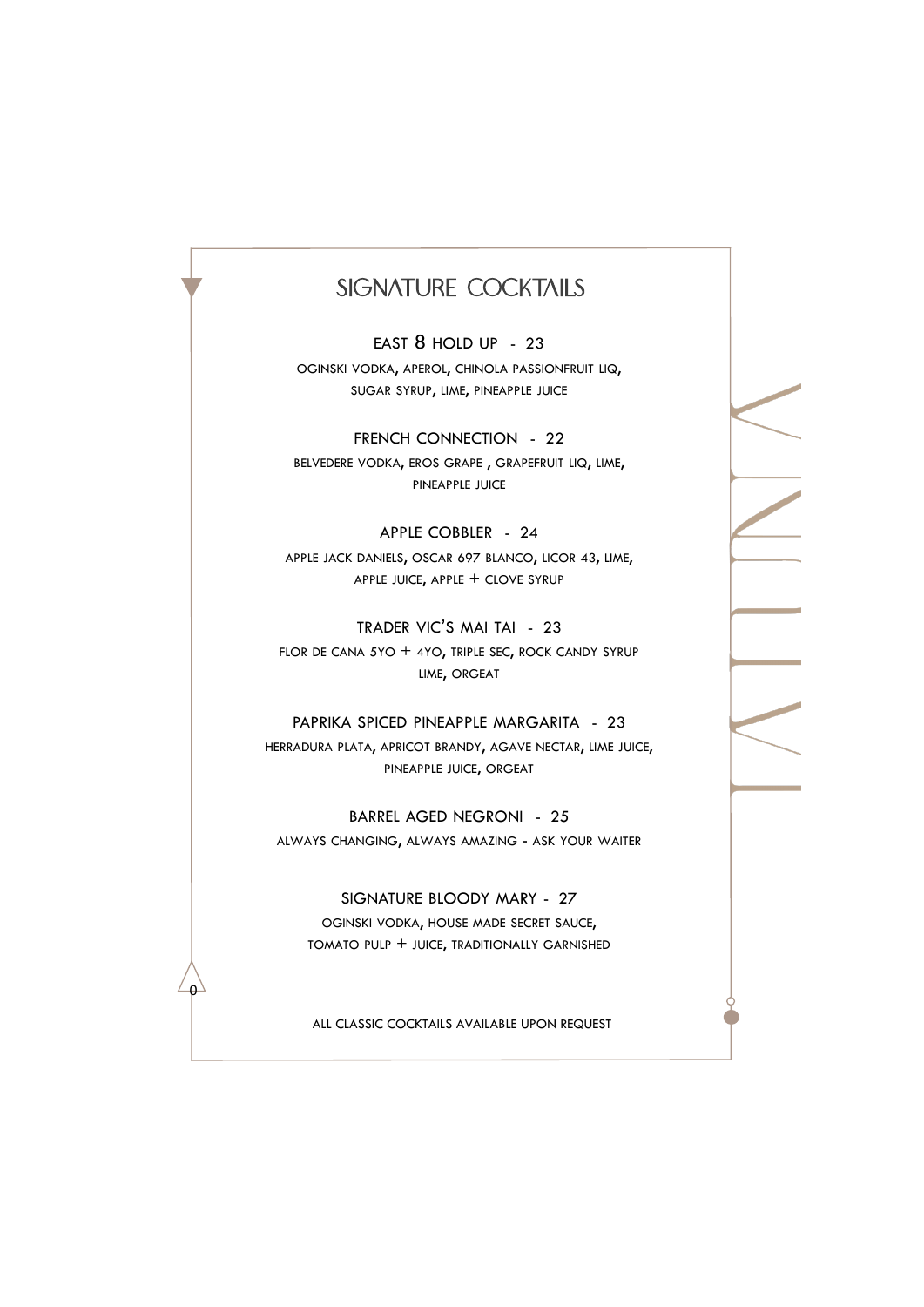# IALUNA

## **BEERS**

| <b>BALTER XPA</b>               | 12              | $\overline{\mathbb{R}}$ |
|---------------------------------|-----------------|-------------------------|
| <b>BURLEIGH BREWING BIGHEAD</b> | $12 \ \mathrm{$ |                         |
| <b>COOPERS PALE ALE</b>         | 12              | $\overline{5}$          |
| PERONI NASTRO AZURRO            | 12              |                         |
| PERONI LEGGERA                  | 12              |                         |
| <b>BIRRA MORETTI</b>            | 12              |                         |
| <b>ESTRELLA DAMM</b>            | 12              |                         |
| <b>THATCHERS APPLE CIDER</b>    | 10              |                         |
|                                 |                 |                         |
| PERONI LIBERA (NON-ALC)         | 9               |                         |
| <b>COOPERS LIGHT</b>            | 10              | BOTTLED                 |
| <b>CORONA</b>                   | 10              |                         |
| PACIFIC ALE                     | 10              |                         |
| <b>BALTER CAPTAIN SENSIBLE</b>  | 10              |                         |
| <b>MYTHOS HELLENIC LAGER</b>    | 10              |                         |
| <b>HEINEKEN</b>                 | 10              |                         |
| LITTLE DRAGON ALC. GINGER BEER  | 10              |                         |
| INEDIT DAMM (WHEAT BEER)        | 14              |                         |
|                                 |                 |                         |
|                                 |                 |                         |
|                                 |                 |                         |
|                                 |                 |                         |
|                                 |                 |                         |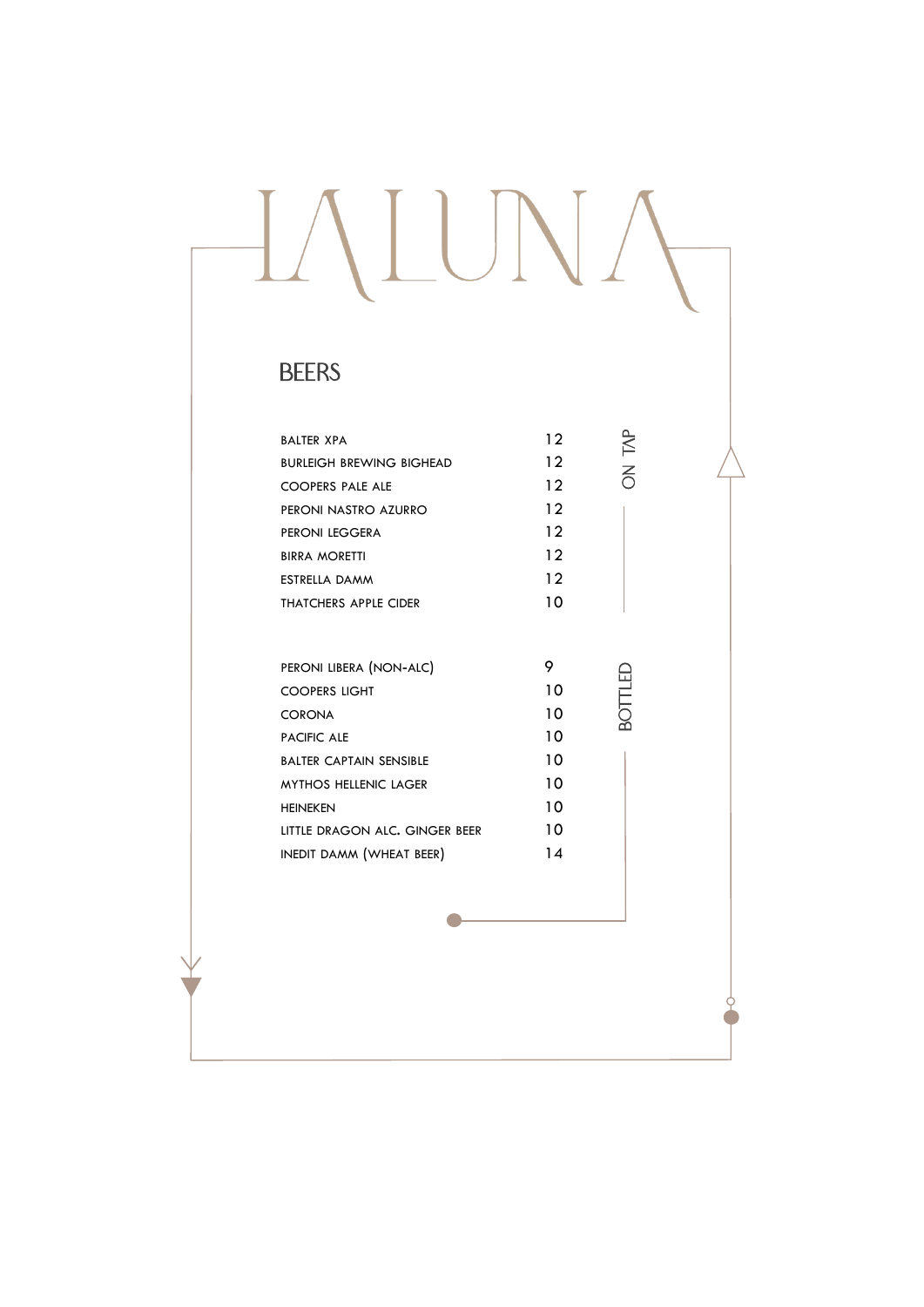| <b>SPARKLING WINE</b>                                     | $G \mid BTL$ |  |
|-----------------------------------------------------------|--------------|--|
| <b>ALASIA MOSCATO</b><br>PIEDMONT, ITA                    | 11   54      |  |
| <b>GUERRIERI RIZZARDI PROSECCO</b><br>VENETO, ITA         | 13   63      |  |
| <b>CHANDON NV BRUT</b><br>YARRA VALLEY, VIC               | 11   53      |  |
| <b>CHANDON NV BRUT ROSE</b><br>YARRA VALLEY, VIC          | 11   53      |  |
| <b>CHAMPAGNE</b>                                          | $G \mid BTL$ |  |
| <b>VEUVE CLIQUOT</b><br>REIMS, FR                         | 28   135     |  |
| <b>MOET ICE IMPERIAL</b><br>EPERNAY, FR                   | 29   140     |  |
| MOET + CHANDON NV<br>EPERNAY, FR                          | $-$   145    |  |
| MOET + CHANDON ROSE NV<br>EPERNAY, FR                     | $-1180$      |  |
| BILLECART SALMON BLANC DE BLANC<br>CHAMPAGNE, FR          | $-1255$      |  |
| <b>BILLECART SALMON ROSE</b><br>CHAMPAGNE, FR             | $-1255$      |  |
| <b>DOM PERIGNON VINTAGE</b><br>CHAMPAGNE, FR              | $-1485$      |  |
| 2006 BILLECART SALMON CLOS SAINT-HILAIRE<br>CHAMPAGNE, FR | — 1454       |  |
|                                                           |              |  |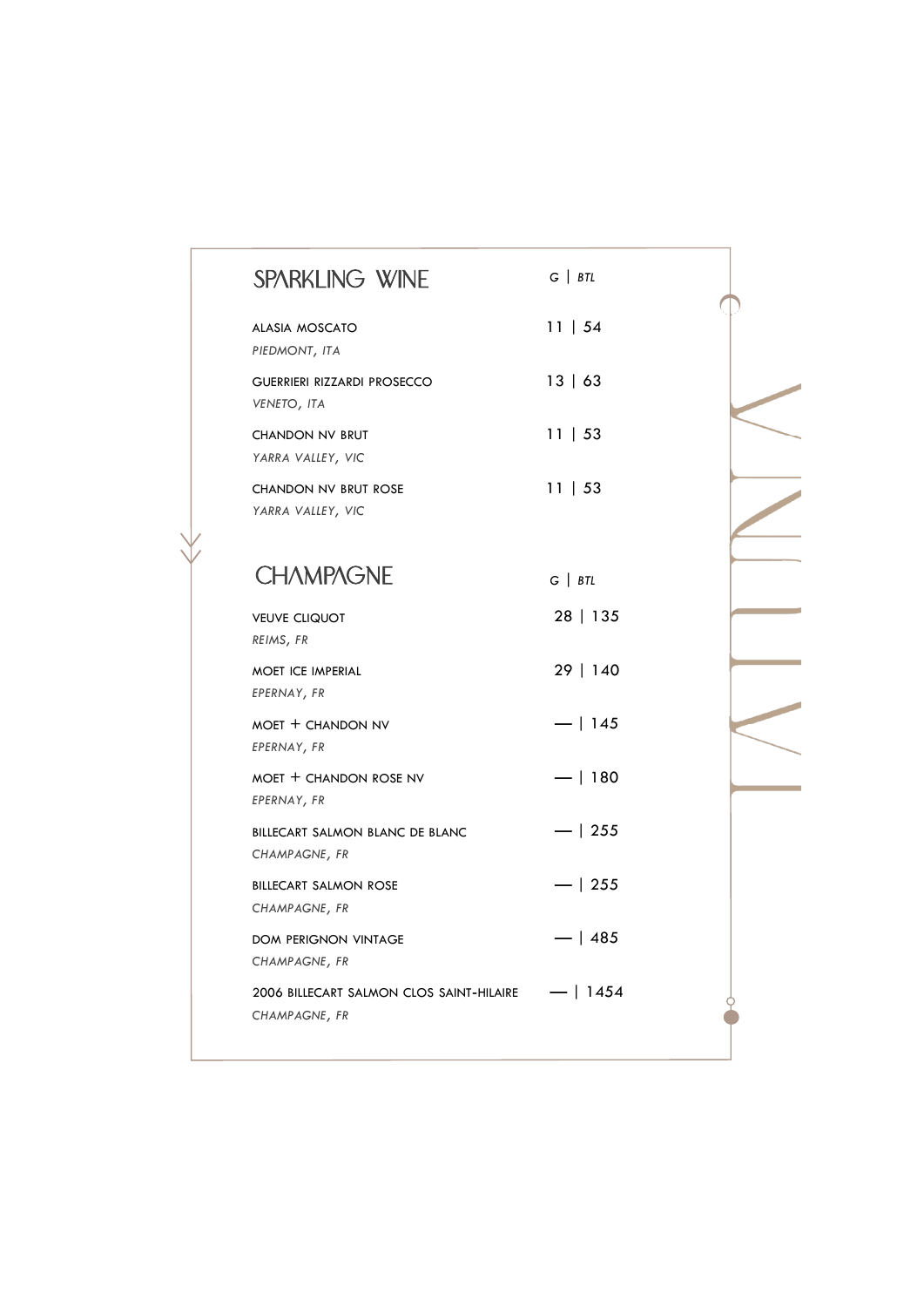| <b>WHITE WINE</b>                                         | $G \mid BTL$ |  |
|-----------------------------------------------------------|--------------|--|
| <b>HEGGIES RIESLING</b><br>EDEN VALLEY, SA                | 12   58      |  |
| 2010 FAMILE HUGEL SCHALLHAMMER RIESLING<br>ALSACE, FR     | -   390      |  |
| OX HARDY FIANO<br>MCLAREN VALE, SA                        | 13   60      |  |
| CANTINA PRA 'OTTO' SOAVE CLASSICO<br>VENETO, IT           | 13   63      |  |
| <b>MYLONAS ASSYRTIKO</b><br>SANTORINI, GR                 | 21   105     |  |
| NAUTILUS ESTATE SAUVIGNON BLANC<br>MARLBOROUGH, NZ        | 13   63      |  |
| ST CLAIR RESERVE SAUVIGNON BLANC<br>MARLBOROUGH, NZ       | $-$   88     |  |
| <b>CLOUDY BAY SAUVIGNON BLANC</b><br>MARLBOROUGH, NZ      | $16$   77    |  |
| CAPE MENTELLE WALLCLIFFE SAUV SEM<br>MARGARET RIVER, WA   | $-192$       |  |
| <b>BROKENWOOD ILR SEMILLON</b><br>HUNTER VALLEY, NSW      | $-$   160    |  |
| POGGIO AL TESORO SOLOSOLE VERMENTINO 'DOC'<br>TUSCANY, IT | 17   82      |  |
| PIKE & JOYCE PINOT GRIS<br>ADELAIDE HILLS, SA             | 13   63      |  |
|                                                           |              |  |
|                                                           |              |  |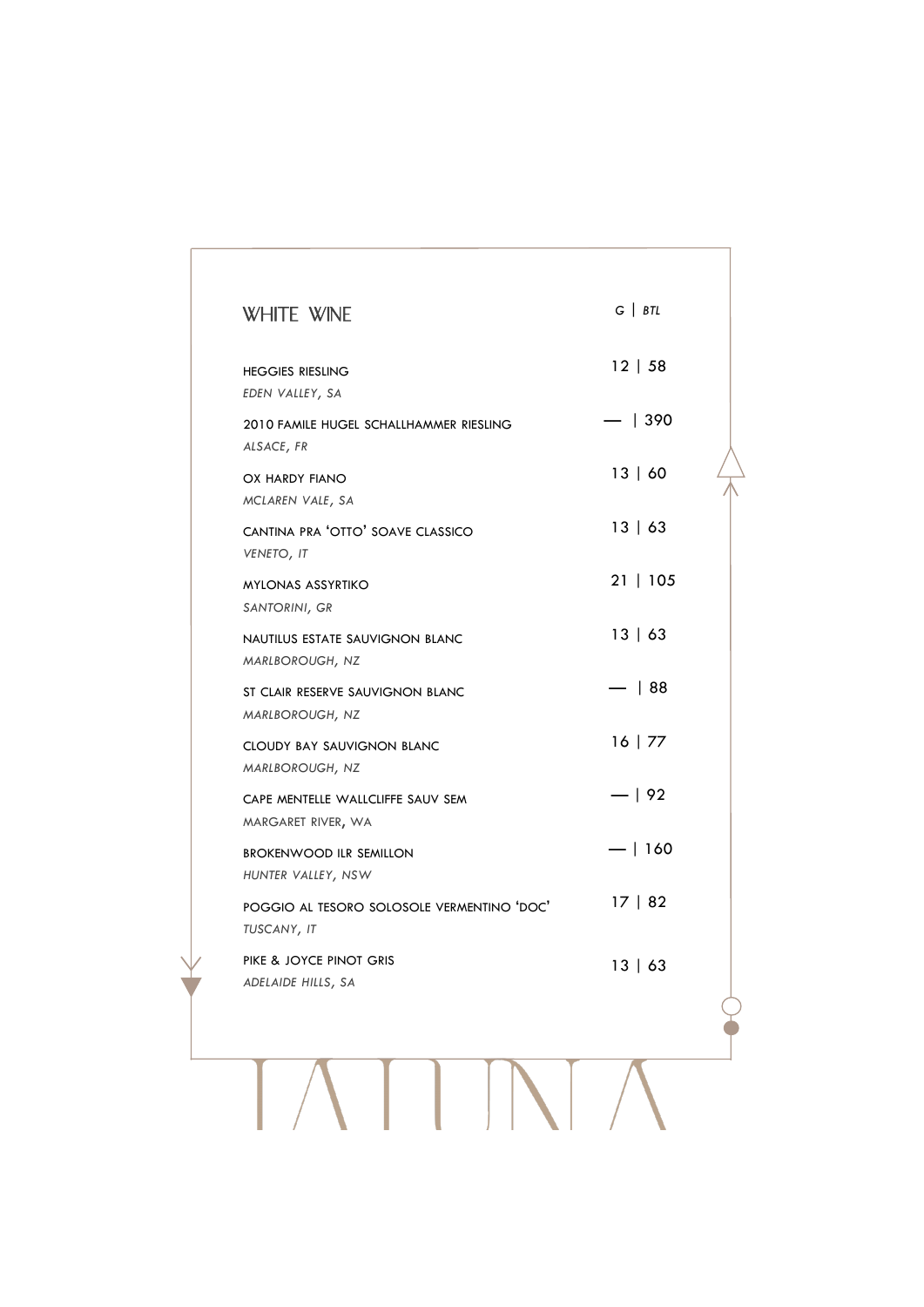| <b>WHITE WINE</b>                                                                    | $G \mid BTL$ |
|--------------------------------------------------------------------------------------|--------------|
| TIEFENBRUNNER PINOT GRIGIO<br>ALTO ADIGE, IT                                         | 13   63      |
| <b>MYLONAS SAVATIANO</b><br>SANTORINI, GR                                            | $-$   55     |
| 2014 JEAN LOUIS CHAVE HERMITAGE BLANC<br>RHÔNE, FR                                   | $-1715$      |
| KOOYONG ESTATE CHARDONNAY<br>MORNINGTON PENINSULA, VIC                               | 16   77      |
| KUMEU RIVER 'RAYS ROAD' CHARDONNAY<br>HAWKES BAY, NZ                                 | $-190$       |
| FORESTER ESTATE CHARDONNAY<br>MARGARET RIVER, WA                                     | 15 70        |
| LOUIS MOREAU CHABLIS 'LES 8'<br><b>BURGUNDY, FR</b>                                  | $-$   120    |
| <b>BOUCHARD LA VIGNEE CHARDONNAY</b><br><b>BURGUNDY, FR</b>                          | 14   68      |
| LOUIS MOREAU CHABLIS GRAND CRU 'CLOS DES HOSPICES' - -   302<br><b>BURGUNDY, FR</b>  |              |
| 2018 BOUCHARD BEAUNE DU CHATEAU BLANC<br><b>BURGUNDY, FR</b>                         | $-1161$      |
| 2017 DOMAINE HEITZ-LOCHARDET CHEVALIER-MONTRACHET<br><b>GRAND CRU</b>                | $-$   1205   |
| <b>BURGUNDY, FR</b><br>2018 LOUIS LATOUR BATARD-MONTRACHET GRAND CRU                 | $-$   1320   |
| <b>BURGUNDY, FR</b><br><b>GRAN MORAINE YAMHILL CARLTON CHARDONNAY</b><br>OREGON, USA | 187          |
|                                                                                      |              |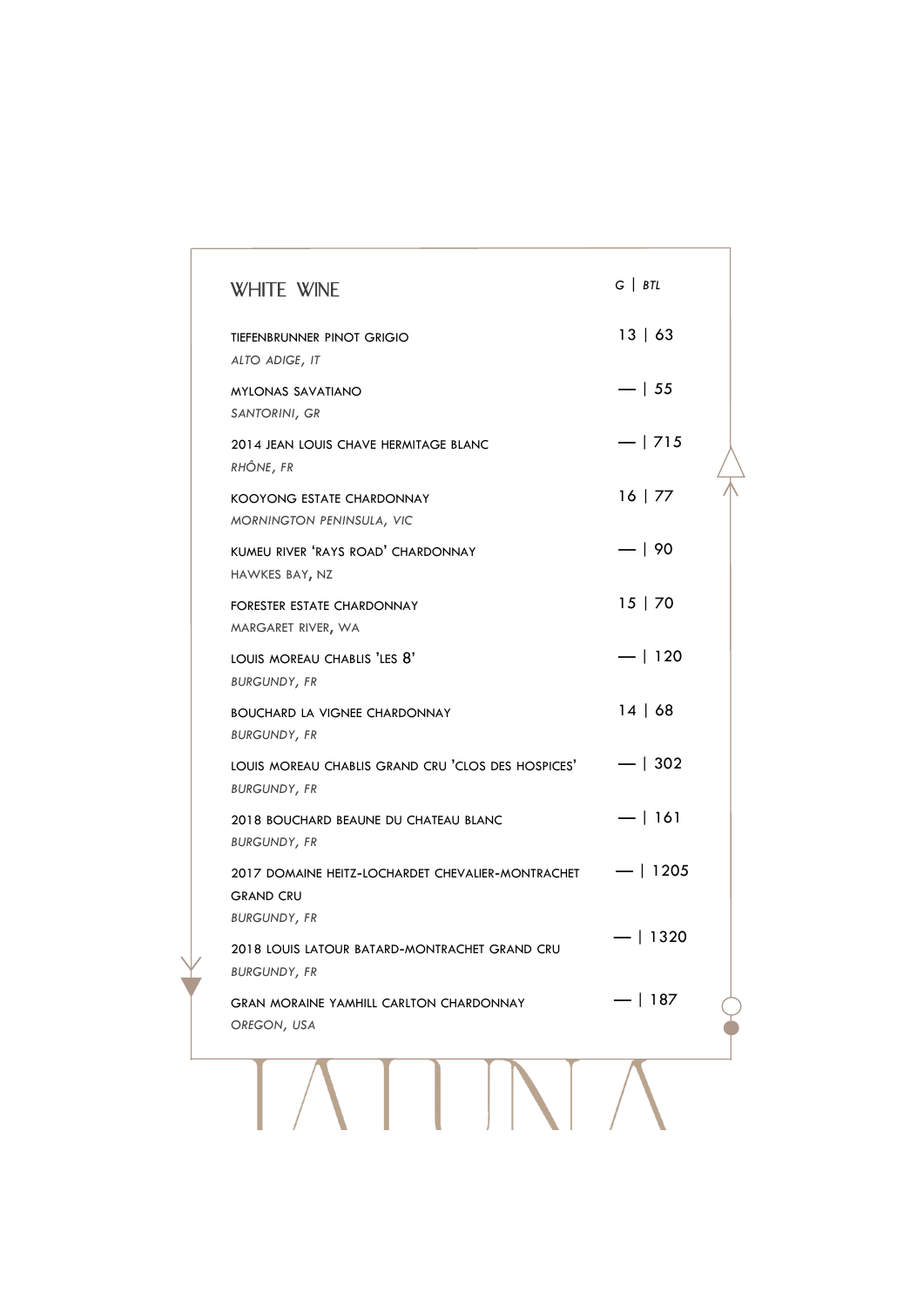### ROSE HANDORF HILL *ADELAIDE HLLS, SA* TRIENNES *PROVENCE, FR* CHATEAU DE L'ESCARELLE CUVEE 'CHATEAU' *PROVENCE, FR* MUSES ESTATE A-MUSE *THEBES, GR* CHATEAU D'ESCLANS 'WHISPERING ANGELS' *PROVENCE, FR* TROUPIS HOOF & LUR *PELOPONNESOS, GR* 12 | 60 12 | 60 14 | 68 13 | 65 — | 90  $-$  | 70 *G | BTL*

LALUNA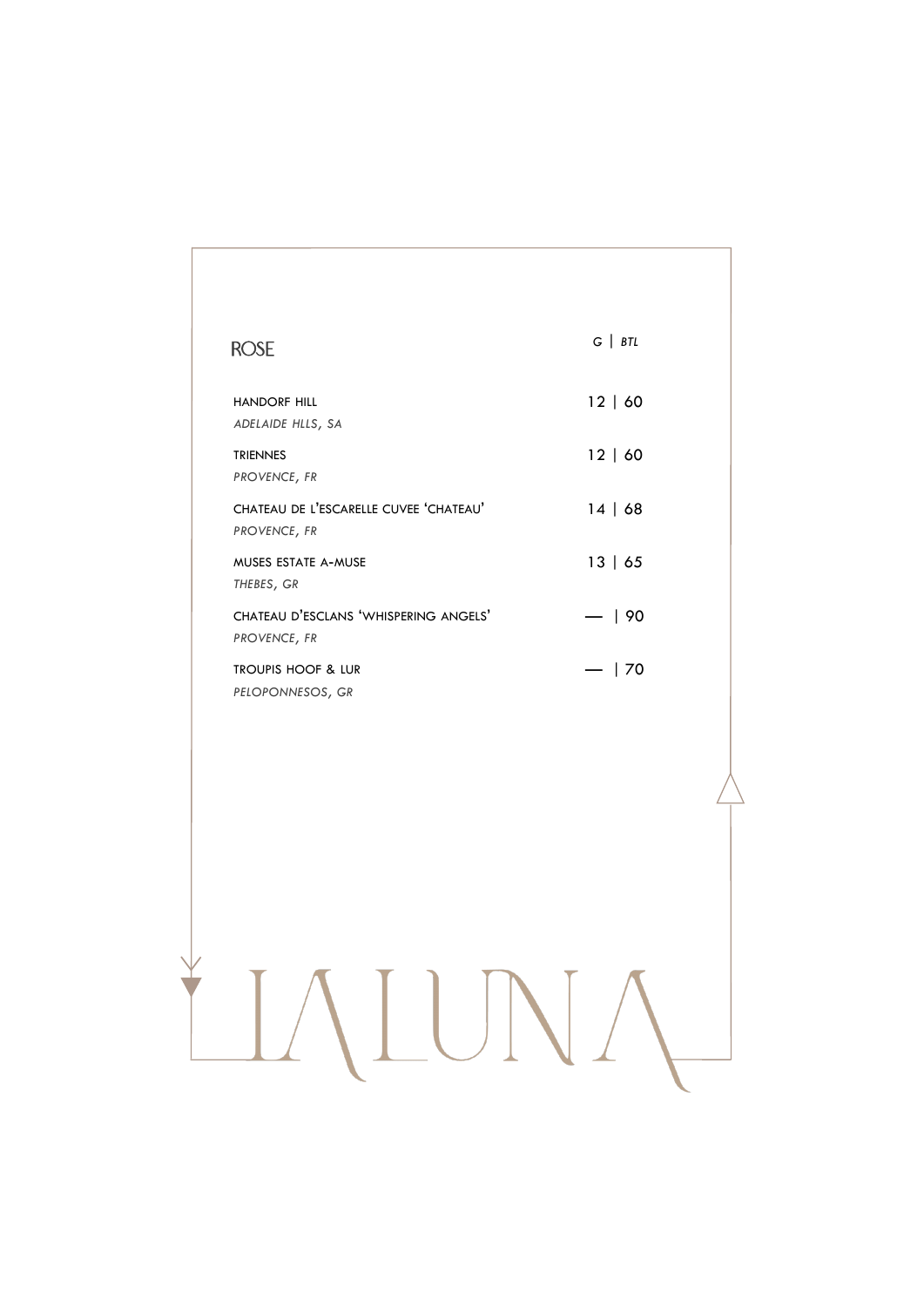| $G \mid BTL$ |  |
|--------------|--|
| 14   68      |  |
| $-1148$      |  |
| $-1252$      |  |
| 16   80      |  |
| 20   99      |  |
| 17   82      |  |
| $-1120$      |  |
| $-1424$      |  |
| $-$   148    |  |
| $-1155$      |  |
|              |  |
|              |  |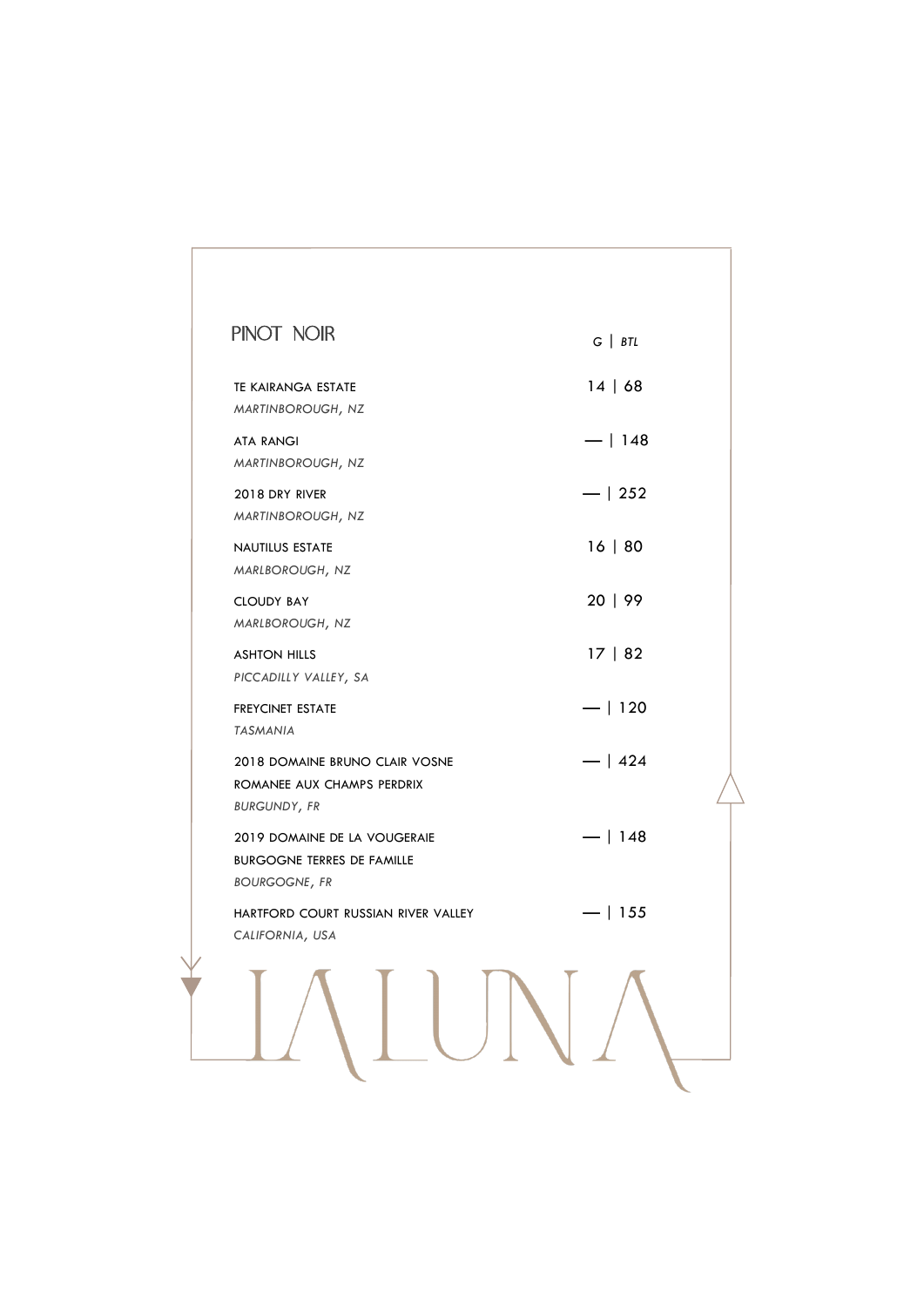| <b>RED WINE</b>                                                    | $G$   $BTL$ |  |
|--------------------------------------------------------------------|-------------|--|
| ZAFEIRAKIS LIMNIONA<br>THESSALIA, GR                               | 18   85     |  |
| FARINA AMARONE DELLA VALPOLICELLA CLASSICO 'DOCG'<br>VENETO, IT    | 36   162    |  |
| OX HARDY BLEWITT SPRINGS GRENACHE<br>MCLAREN VALE, SA              | 13   63     |  |
| 2017 BRUNO GIACOSA AA FALLETTO BARBARESCO 'RABAJA'<br>PIEDMONT, IT | $-1747$     |  |
| <b>CIABOT BERTON BAROLO</b><br>PIEDMONT, IT                        | $-1155$     |  |
| PODERI ALDO CONTERNO BAROLO DOCG CICALA<br>PIEDMONT, IT            | $-$   471   |  |
| <b>TORRES ATRIUM MERLOT</b><br>PENEDES, SP                         | 12   58     |  |
| VECCHIE TERRE DI MONTEFILI ANFITEATRO 'IGT'<br>TUSCANY, IT         | $-1195$     |  |
| PIAN DELLE VIGNE BRUNELLO DI MONTALCINO<br>MONTALCINO, IT          | $-$   175   |  |
| 2013 ISOLE E OLENA CHIANTI CLASSICO GRAN SELEZIONE<br>TUSCANY, IT  | $-1581$     |  |
| JIM BARRY SINGLE VINEYARD KIRRIBILLI CAB SAUV<br>COONAWARRA, SA    | 13   63     |  |
| WIRRA WIRRA THE ANGELUS CABERNET SAUV<br>MCLAREN VALE, SA          | —   140     |  |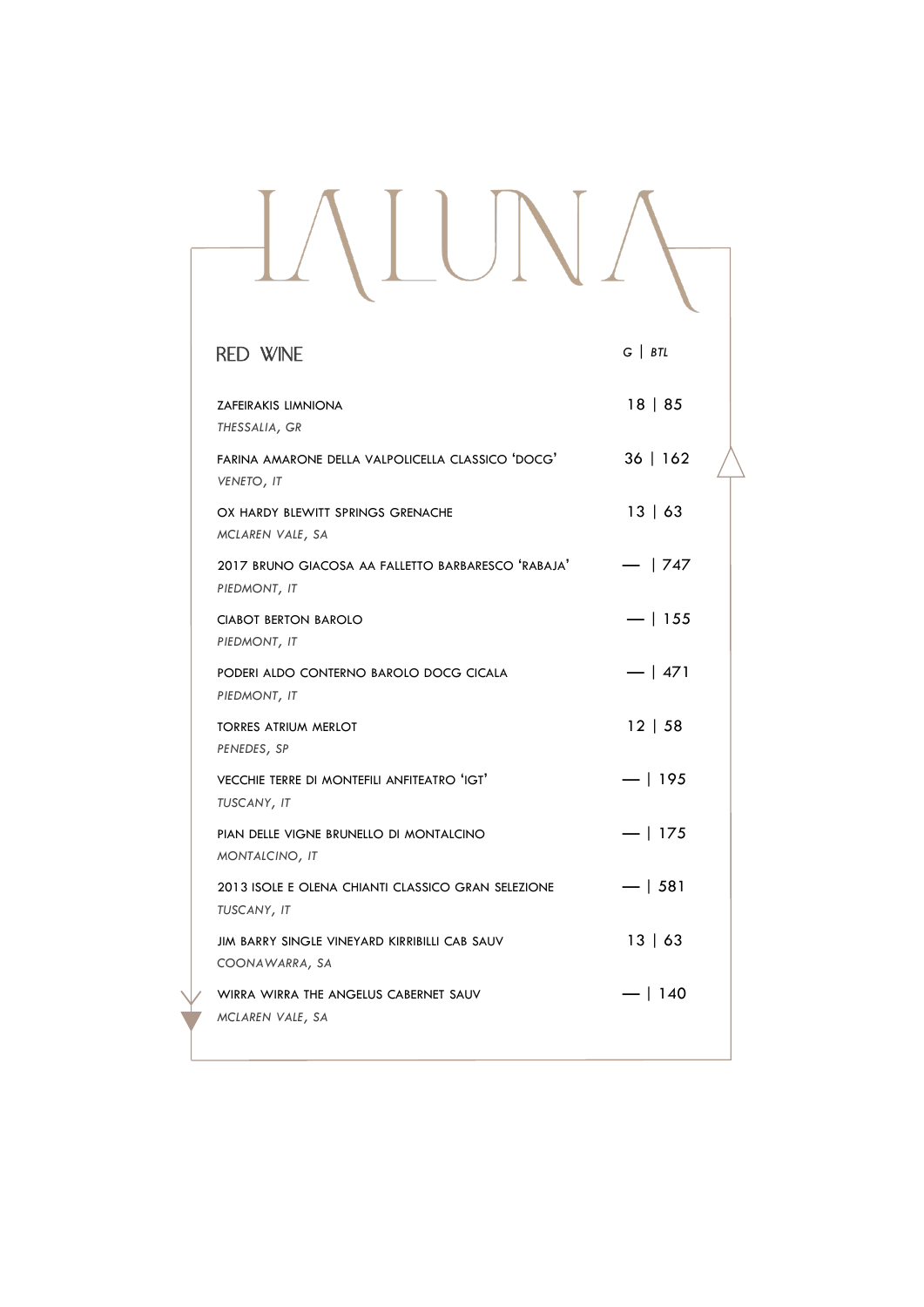# IALUNA *G | BTL*RED WINE

| FORESTER ESTATE CABERNET SAUVIGNON<br>MARGARET RIVER, WA           | 15   72  |
|--------------------------------------------------------------------|----------|
| PENLEY ESTATE 'HELIOS' CABERNET SAUVIGNON<br>COONAWARRA, SA        | $-1155$  |
| 2015 CHATEAUX HAUT-BRION<br>PESSAC LEOGNAN BORDEAUX, FR            | $-12050$ |
| 2013 BODEGAS VEGA SICILIA VALBUENA<br>RIBERA DEL DUERO, SP         | $-1408$  |
| POGGIO AL TESORO MEDITERRA 'IGT'<br>TUSCANY, IT                    | 15   72  |
| YALUMBA 'SAMUELS COLLECTION' SHIRAZ CABERNET<br>BAROSSA VALLEY, SA | 12   58  |
| KALLESKE MOPPA SHIRAZ<br>BAROSSA VALLEY, SA                        | 14   68  |
| JOHN DUVAL THE ENTITY SHIRAZ<br>BAROSSA VALLEY, SA                 | 17   83  |
| LANGMEIL 'FREEDOM' SHIRAZ'                                         | $-1450$  |
| BAROSSA VALLEY, SA<br>WIRRA WIRRA 'WOODHENGE' SHIRAZ               | 15   73  |
| MCLAREN VALE, SA<br>2017 JIM BARRY 'THE ARMARGH' SHIRAZ            | $-1639$  |
| CLAIRE VALLEY, SA<br>CAPE MENTELLE ZINFANDEL                       | $-1110$  |
| MARGARET RIVER, WA                                                 |          |
|                                                                    |          |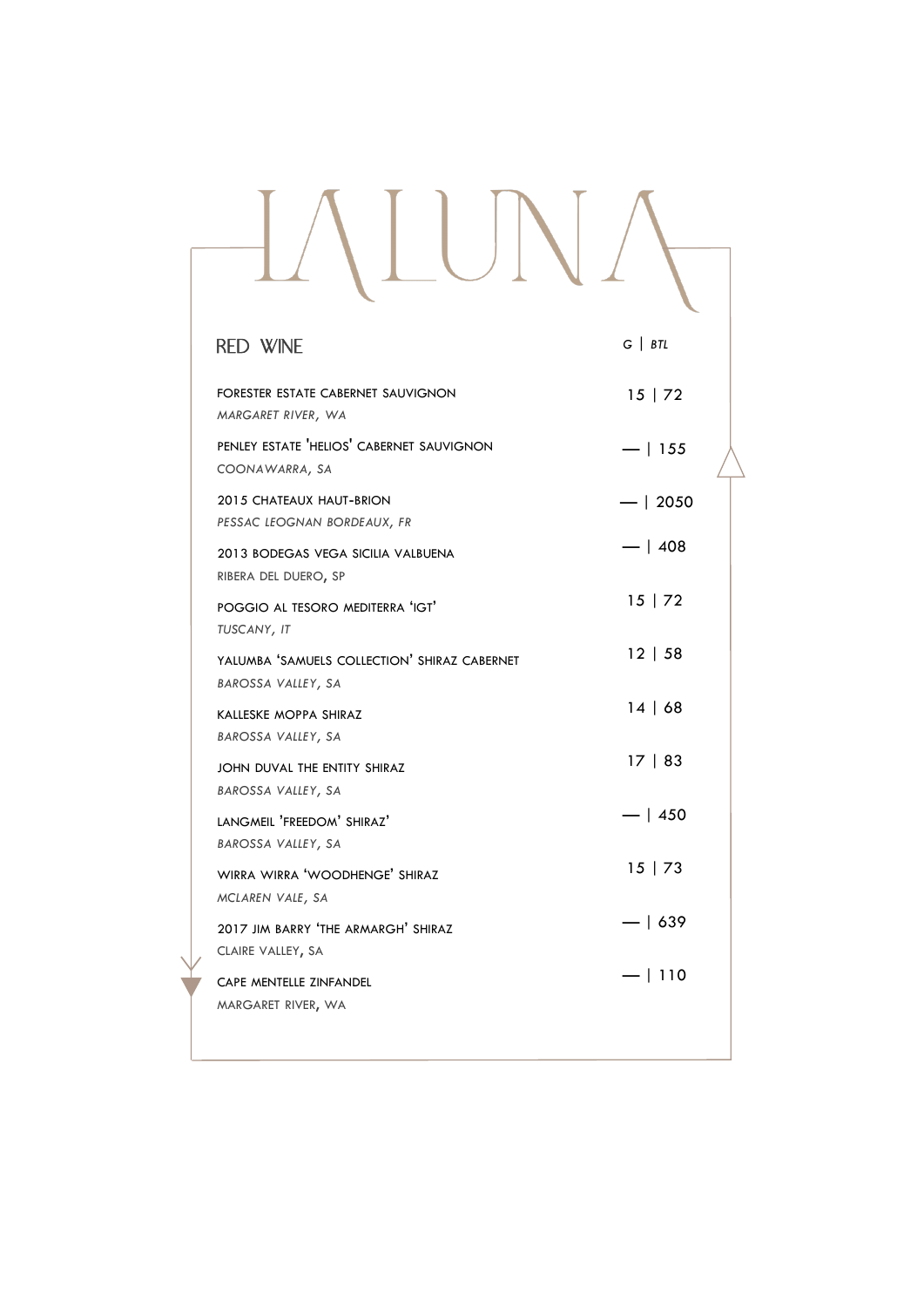#### **SPIRITS**

| <b>BELVEDERE</b><br><b>OCD LEMON DROP</b><br><b>OCD GOLD LEAF</b><br><b>EROS GRAPE</b><br><b>GREY GOOSE</b><br><b>CIROC</b><br>OGINSKI (ORGANIC/VEGAN)<br>CARPATIA VINTAGE - 25 YR                                                                          | 12<br>12<br>18<br>12<br>13<br>12<br>14<br>80              |
|-------------------------------------------------------------------------------------------------------------------------------------------------------------------------------------------------------------------------------------------------------------|-----------------------------------------------------------|
| FOUR PILLAR RARE DRY<br><b>BROOKIES</b><br>FOUR PILLAR BLOODY SHIRAZ<br><b>INK GIN</b><br><b>BOTANIST</b><br><b>TANQUEREY NO.10</b><br><b>WHITIFY NEIL BLACKBERRY</b><br><b>WHITLEY NEIL GINGER</b><br><b>WHITLEY NEIL BLOOD ORANGE</b><br><b>HENDRICKS</b> | 12<br>13<br>16<br>12<br>13<br>1.5<br>12<br>12<br>12<br>13 |
| FLOR DE CANA 4Y<br>FLOR DE CANA 5Y<br>DEAD MANS FINGER PINEAPPLE<br>SAILOR JERRY SPICED<br><b>KRAKEN BLACK SPICED</b><br><b>DIPLOMATICO RESERVE</b><br><b>MOUNT GAY XO</b>                                                                                  | 12<br>12<br>12<br>12<br>13<br>18<br>17                    |

BOURBON BUFFALO TRACE 12 **BOURBON** JACK DANIELS 12 JACK DANIELS APPLE 12 GENTLEMAN JACK 14 EAGLE RARE 17 WOODFORD RESERVE 14 SAZERAC RYE 17 TEQUILA HERRADURA PLATA 12 HERRADURA REPOSADO 15 HERRADURA ANEJO 16 HERRADURA ULTRA 22 HERRADURA SUPREMA 70 ILEGAL MEZCAL 15 1800 COCONUT 14 WHISKEY NAKED GROUSE 12 WHISKEY GLENFIDDICH 12Y 14 GLENFIDDICH 15Y 18 BRUICHLADDICH 'CLASSIC LADDIE' 15 BALVENIE 12Y DOUBLE WOOD 13 LAPHROIAG 10Y 16 NIKKA FROM THE BARREL 17 CANADIAN CLUB
13 JAMESON 12 MACALLAN 12Y DBL CASK 17<br>MACALLAN 18Y DBL CASK 32 MACALLAN 18Y DBL CASK MACALLAN RARE CASK 65